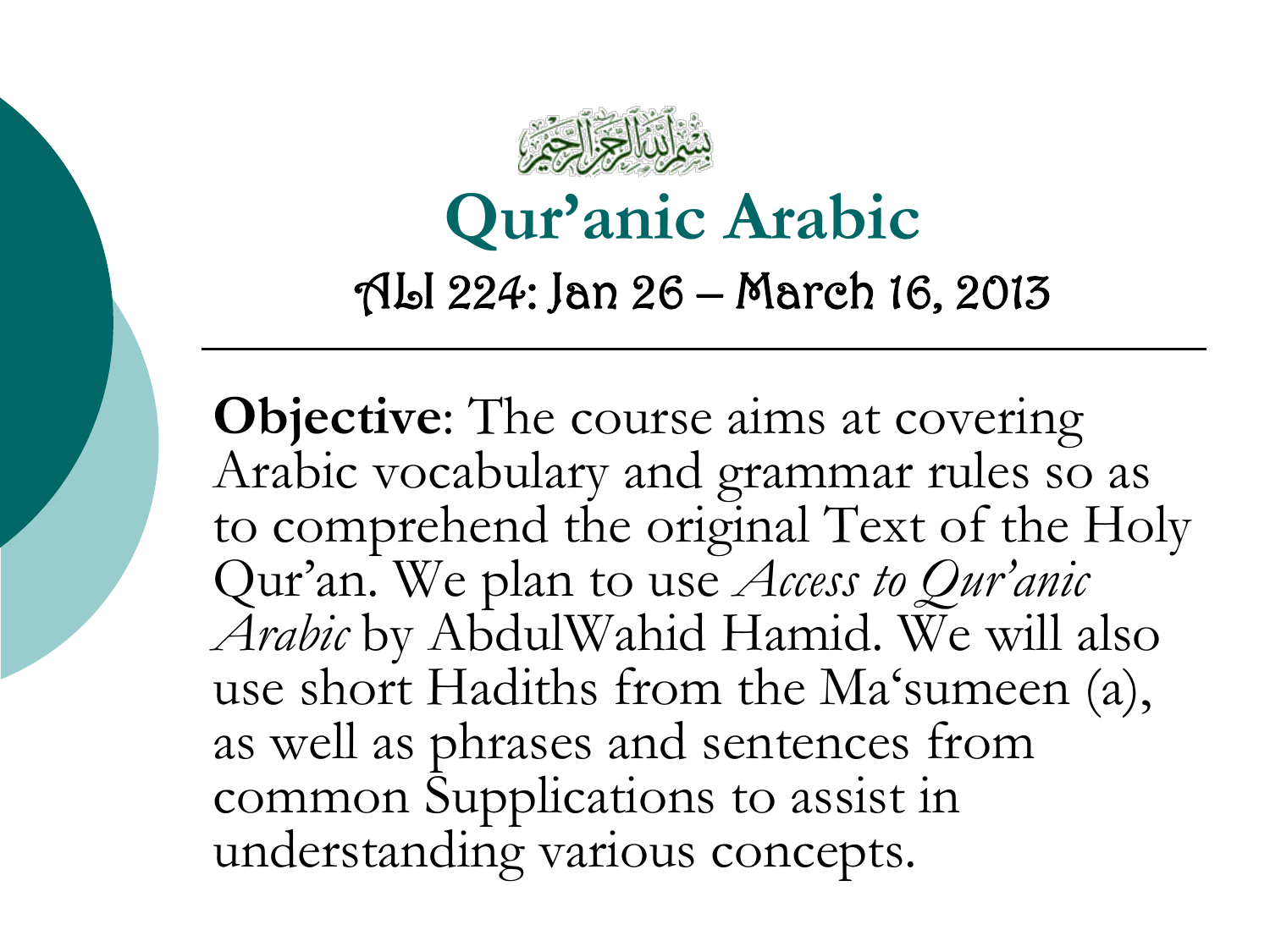## Prophetic Hadiths covered in the last class Translate & identify grammar rules

 $\overline{4}$ 

ة ؤن ُ َ م ال  $\frac{1}{4}$ ن<br>.<br>. ل<br>ا ر<br>ِ ِ<br>سِسِرِ  $\ddot{\phantom{0}}$ يا<br>. |<br>ايد<br>:  $\ddot{\phantom{0}}$ ن م ؤ  $\overline{\mathbf{A}}$ ة<br>م  $\blacktriangle$ ا<br>هم ل<br>أ ل  $\frac{1}{2}$ ا ام<br>ا ه ُ َ ت و ع د د ُّ ر ُ ت الَ **ک**  $\overline{\phantom{a}}$ )<br>ر  $\bigcap$ الصَّائِمُ م<br>لگ O بَيتٌ لاَ صِبْيَانَ فِيْهِ لاَ بَرْكَةَ فِيْهِ<br>هو هو هو ا ه<br>به  $\ddot{\mathbf{a}}$  $\ddot{\cdot}$ ن<br>ن ب<br>. ِ  $\ddot{\phantom{0}}$ ه<br>ي  $\ddot{\bullet}$  $\ddot{\zeta}$  $\ddot{\ddot{\cdot}}$ يد **ٔ** .<br>.. ب<br>.. ب O مَطْلُ الْغَنِيِّ ظُلْمٌ<br>م .<br>فر ل<br>ا )<br>پا ل ط م  $\overline{\mathbf{a}}$ **م**<br>. 0 لِلْجَارِ حَقٌّ<br>ه اِر ح لج  $\mathbf{z}$  $\mu$ ِ ل o شَارِبُ الْخَمْرِ كَعَابِدِ وَثَنٍ<br>م  $\ddot{\cdot}$ م:<br>با **گ**ر  $\blacklozenge$ ڵ<br>ڵ شَارِبُّ<br>ِ O اَلْاَعْمَالُ بِالنَّيَّةِ − بِالنَّيَّاتِ **تم**ع ِ<br>ب **ک** ِ<br>ب د<br>نر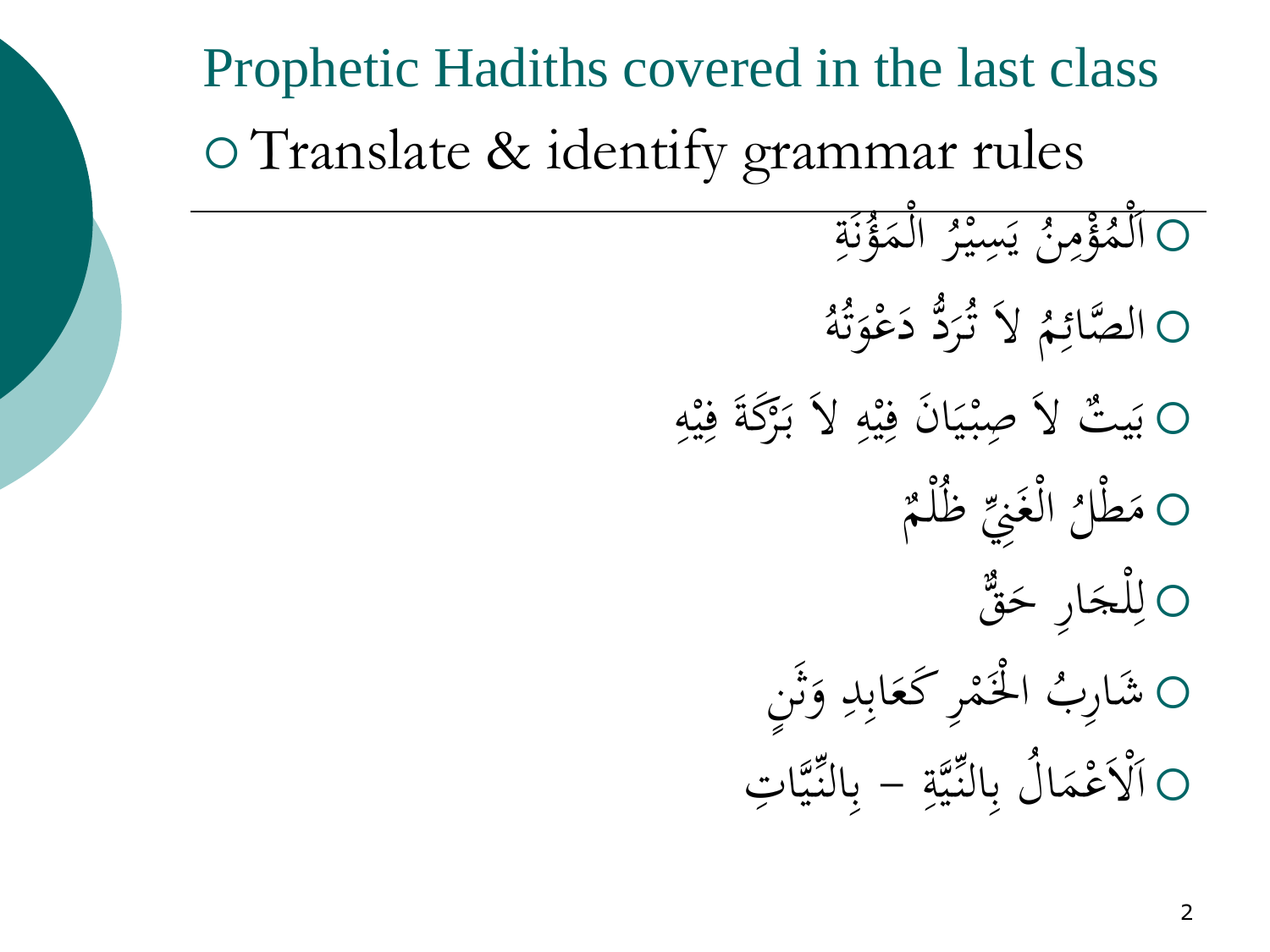### Additional Hadiths from *Nahjul Fasahah*

- مِنْ عِبَادَةِ الْعَابِدِ ص17 0 **گ**ر  $\ddot{\tilde{c}}$  $\ddot{\phantom{0}}$  $\ddot{\cdot}$ بر .<br>-<br>- $\mathbf{A}$ نَوْمُ الْعَالِجِ أَفْضَلُ مِنْ عِبَادَةِ الْعَابِدِ — ص17 ْ  $\frac{1}{2}$ **گ**ر **م**
- Sleep of a learned is better than worship of a worshipper حِفْظُ الْغُلاَمِ الصَّغِيْرِ كَالنَّقْشِ فِيْ الْحَجَرِ — ص17 O  $\ddot{\phantom{0}}$  $\zeta$  $\ddot{\varepsilon}$ رِ **ل**يہ .<br>و
- Memorization of a young lad is like engraving on a stone صَلِّ عَلَيَّ – ص19 0 **ء** ِثٌ عِنْدَهُ فَلَمْ يُ<sub>ّ</sub> و<br>يو ْ <u>ف</u>  $\overline{\phantom{a}}$ ه<br>. مَنْ ذُكِرْتُ<br>\* .<br>-<br>- $\mathcal{A}$ اَلْبَخِيْلُ مَنْ ذُكِرْتُ عِنْدَهُ فَلَمْ يُصَلِّ عَلَيَّ حرك<sup>19</sup>  $\ddot{\cdot}$
- The (real) miser is the one who does not say *salawat* on me (Prophet) when I'm mentioned in his presence.
- هٔ ص20 0  $\sim$ م ل ُس الَ و ُ ه ِ ْ و<br>يو َ  $\overline{\phantom{a}}$ م، لاَ يُظْلِمُهُ<br>م ِ و<br>يو أَخُو الْمُسْلِمُ ِ ْ ُ اَلْمُسْلِمُ أَخُو الْمُسْلِمُ، لاَ يُظْلِمُهُ وَلاَ يُسْلِمُهُ — ص20 ا ْ
- A Muslim is a brother of a Muslim, he does not wrong him, nor does he abandon him (to enemies)
- الوَرَغُ ص24 0 َ دِيْنِكُمُ  $\ddot{.}$ نذ يہ<br>\* ه<br>يو <u>ب</u> ر<br>ِ خَيْرُ دِيْنِكُمُ الْوَرَغُ — ص24  $\ddot{\cdot}$ َ
- The best (part) of your religion is (practicing) piety.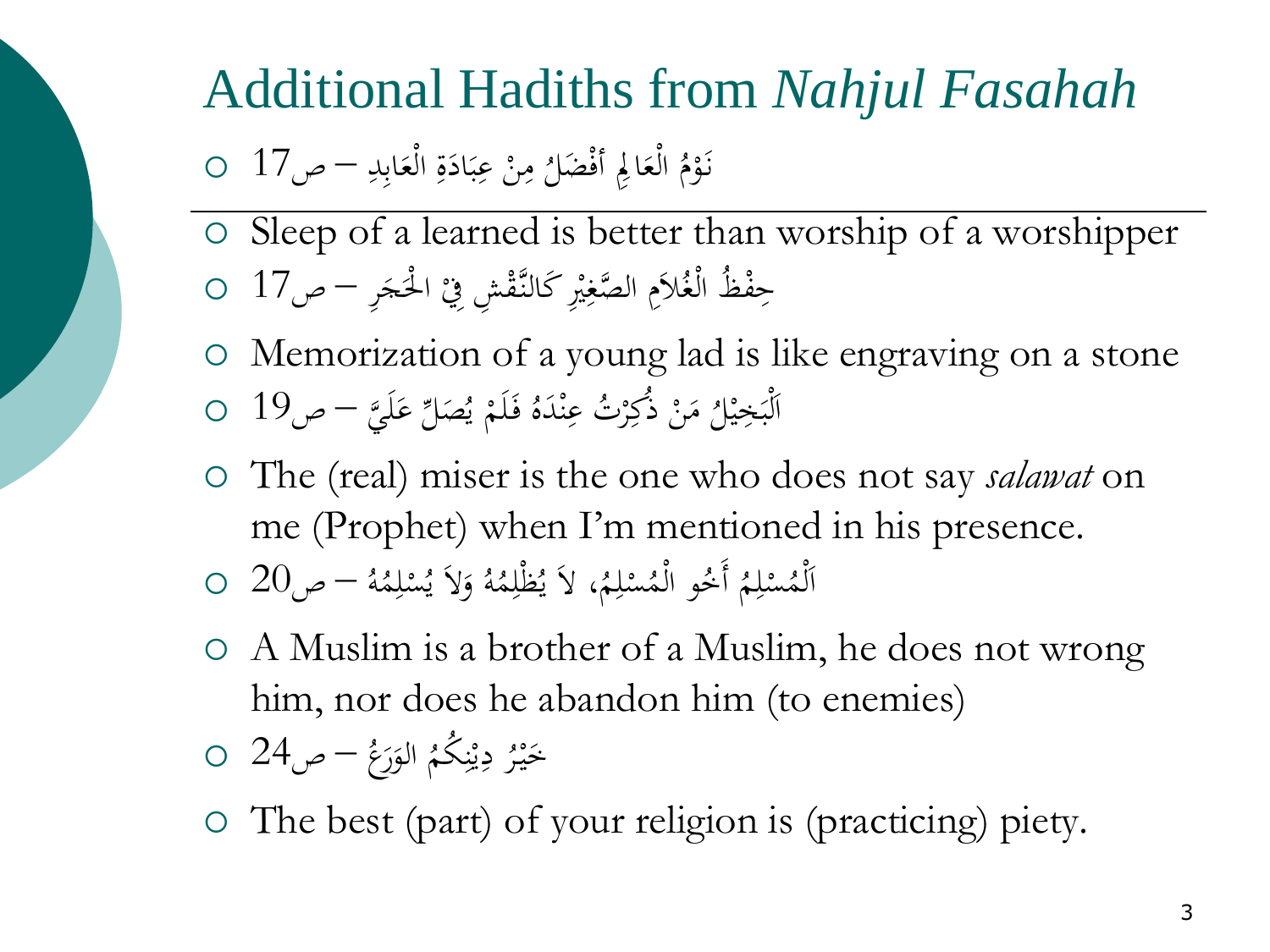## Write meanings of following verbs